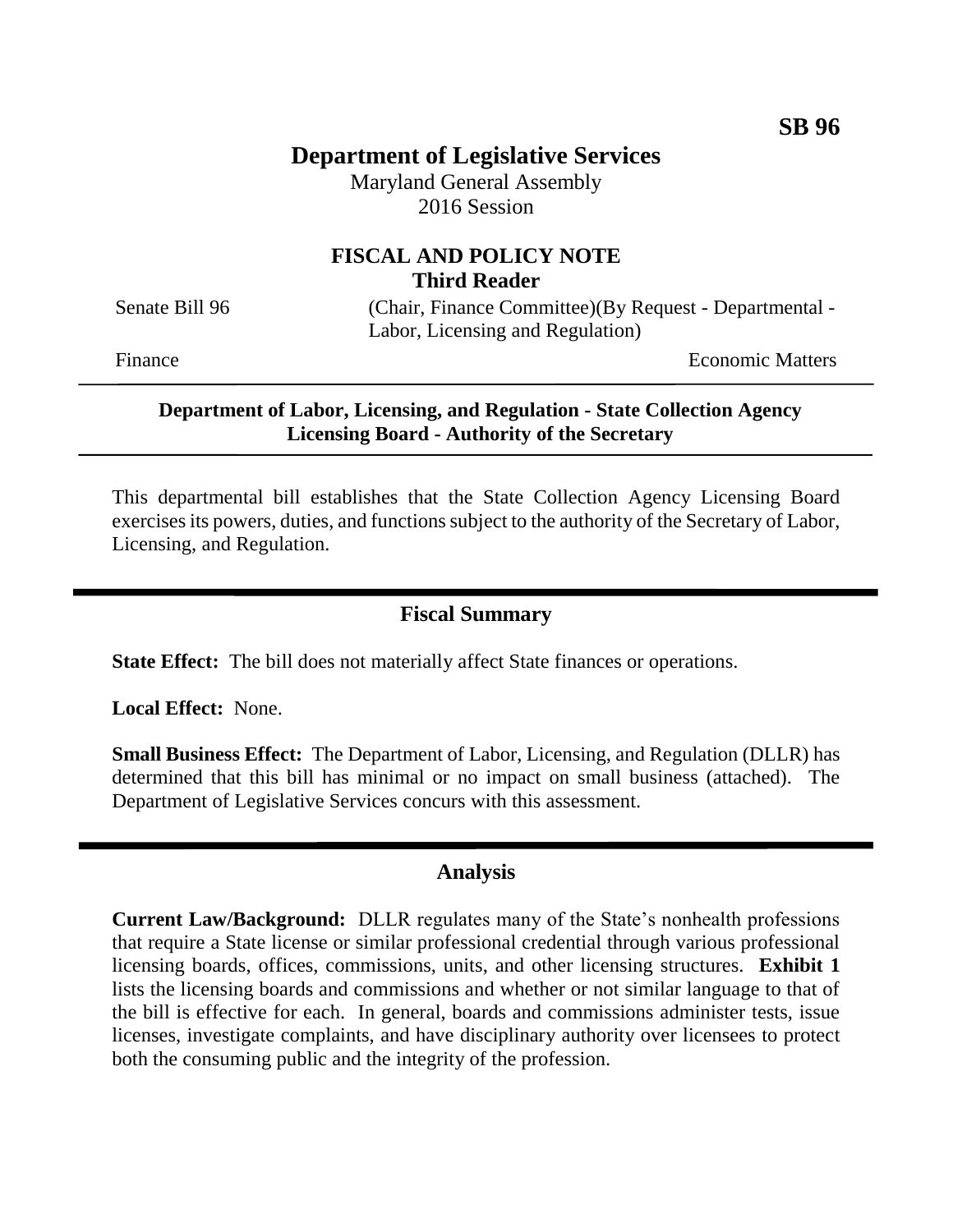|                                              | <b>Explicitly Operates Under</b><br><b>Authority of Secretary</b> |
|----------------------------------------------|-------------------------------------------------------------------|
| Architects                                   | Yes                                                               |
| Athletics                                    | Yes                                                               |
| <b>Barbers</b>                               | Yes                                                               |
| Cemeteries                                   | Yes                                                               |
| <b>Certified Interior Designers</b>          | Yes                                                               |
| <b>Collection Agencies</b>                   | No                                                                |
| Cosmetologists                               | Yes                                                               |
| <b>Elevator Safety</b>                       | Yes                                                               |
| Foresters                                    | Yes                                                               |
| Heating, Ventilation, Air-Conditioning, and  | N <sub>0</sub>                                                    |
| <b>Refrigeration Contractors</b>             |                                                                   |
| Home Improvement                             | Yes                                                               |
| <b>Individual Tax Preparers</b>              | Yes                                                               |
| <b>Landscape Architects</b>                  | Yes                                                               |
| <b>Master Electricians</b>                   | Yes                                                               |
| Pilots                                       | Yes                                                               |
| Plumbing                                     | Yes                                                               |
| <b>Professional Engineers</b>                | Yes                                                               |
| Professional Land Surveyors                  | Yes                                                               |
| Public Accountancy                           | Yes                                                               |
| Racing                                       | Yes                                                               |
| <b>Real Estate</b>                           | Yes                                                               |
| Real Estate Appraisers, Appraisal Management | Yes                                                               |
| Companies, and Home Inspectors               |                                                                   |
| <b>Stationary Engineers</b>                  | Yes                                                               |

**Exhibit 1 Secretary Authority Over Licensing Boards and Commissions in DLLR**

Note: Some licenses issued directly by the Secretary of Labor, Licensing, and Regulation are excluded from the exhibit because the licensees are not regulated by a board or commission; for example, locksmiths and secondhand precious metal object dealers.

Source: Department of Legislative Services

DLLR advises that the bill is being proposed in response to the Supreme Court's 2015 decision in *N.C. Board of Dental Examiners v. Federal Trade Commission*. The decision held that in order to invoke state action immunity from federal antitrust liability, a state board on which a controlling number of decision makers are active market participants

SB 96/ Page 2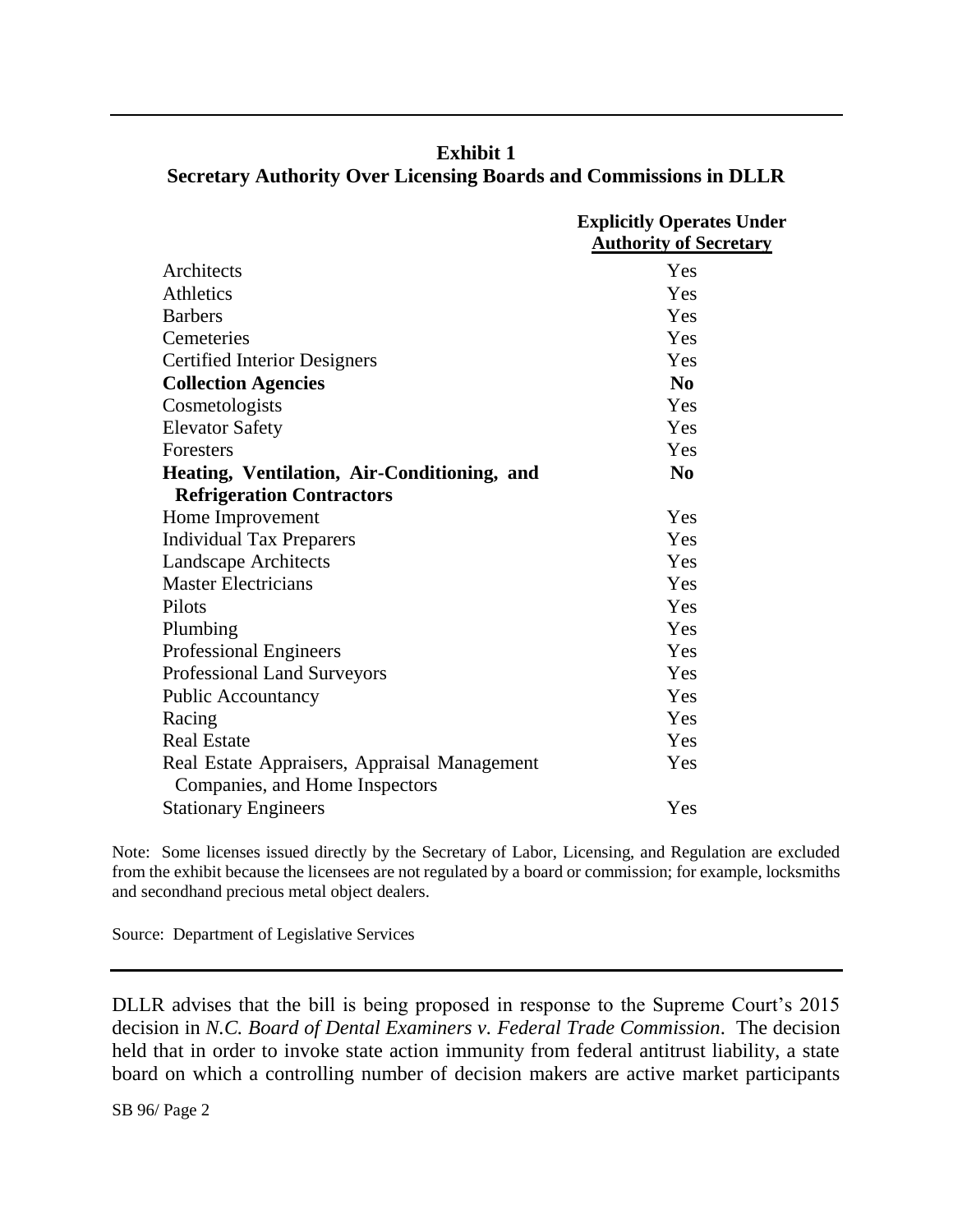must satisfy the two-pronged test established in *California Retail Liquor Dealers Assn. v. Midcal Aluminum Inc*: (1) clear articulation of state policy and (2) active supervision by the State.

In an October 1, 2015 memorandum, the Office of the Attorney General addressed both prongs of the *Midcal* test as they relate to State licensing boards and commissions. First, the memorandum indicated that the General Assembly has clearly articulated a State policy that a variety of occupations and professions are best regulated by market participants by establishing boards and authorizing them to establish requirements for licensure, issue licenses, and discipline licensees.

Regarding active supervision, the memorandum noted several instances where the adequacy of the State's supervision of boards and commissions could be considered insufficient in light of the *N.C. Dental* decision. As one option in response to the decision, the memorandum suggested that oversight could be provided by the Secretary, or the Secretary's designee, of each agency in which licensing boards reside. To that end, the bill establishes that the Secretary of Labor, Licensing, and Regulation supervises the activities of the State Collection Agency Licensing Board.

## *State Collection Agency Licensing Board*

The State Collection Agency Licensing Board is responsible for the licensing of collection agencies operating in Maryland. The Governor, with the consent of the Senate, appoints the four-member board, consisting of two consumer representatives and two industry representatives. The board addresses written complaints, conducts hearings on alleged violations, mediates disputes, and issues orders requiring licensees to correct violations. The board also informs both licensees and the public about abusive debt collection practices.

## **Additional Information**

### **Prior Introductions:** None.

**Cross File:** None.

**Information Source(s):** Department of Labor, Licensing, and Regulation; Office of the Attorney General; Department of Legislative Services

**Fiscal Note History:** First Reader - January 20, 2016 min/mcr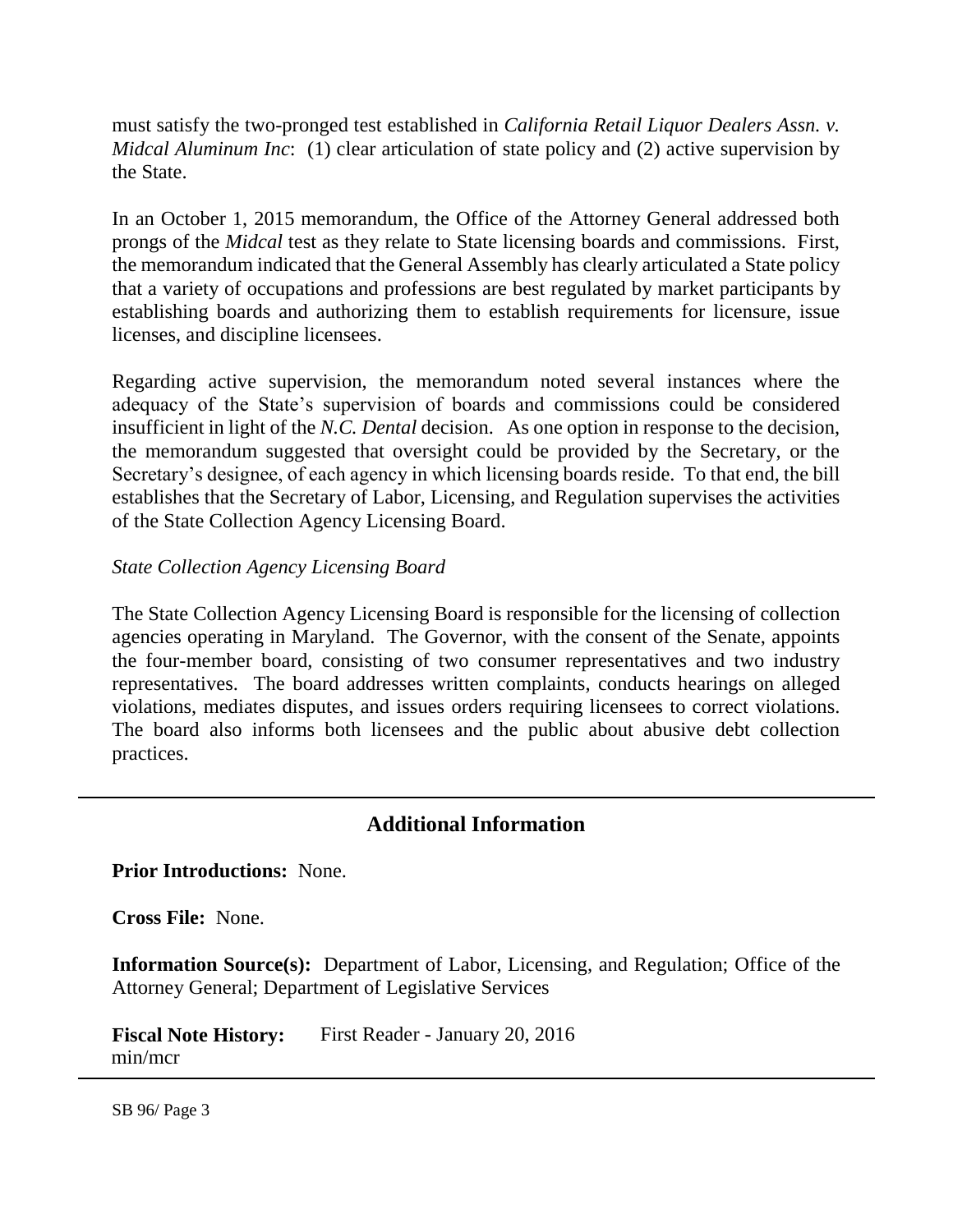Analysis by: Stephen M. Ross Direct Inquiries to:

(410) 946-5510 (301) 970-5510